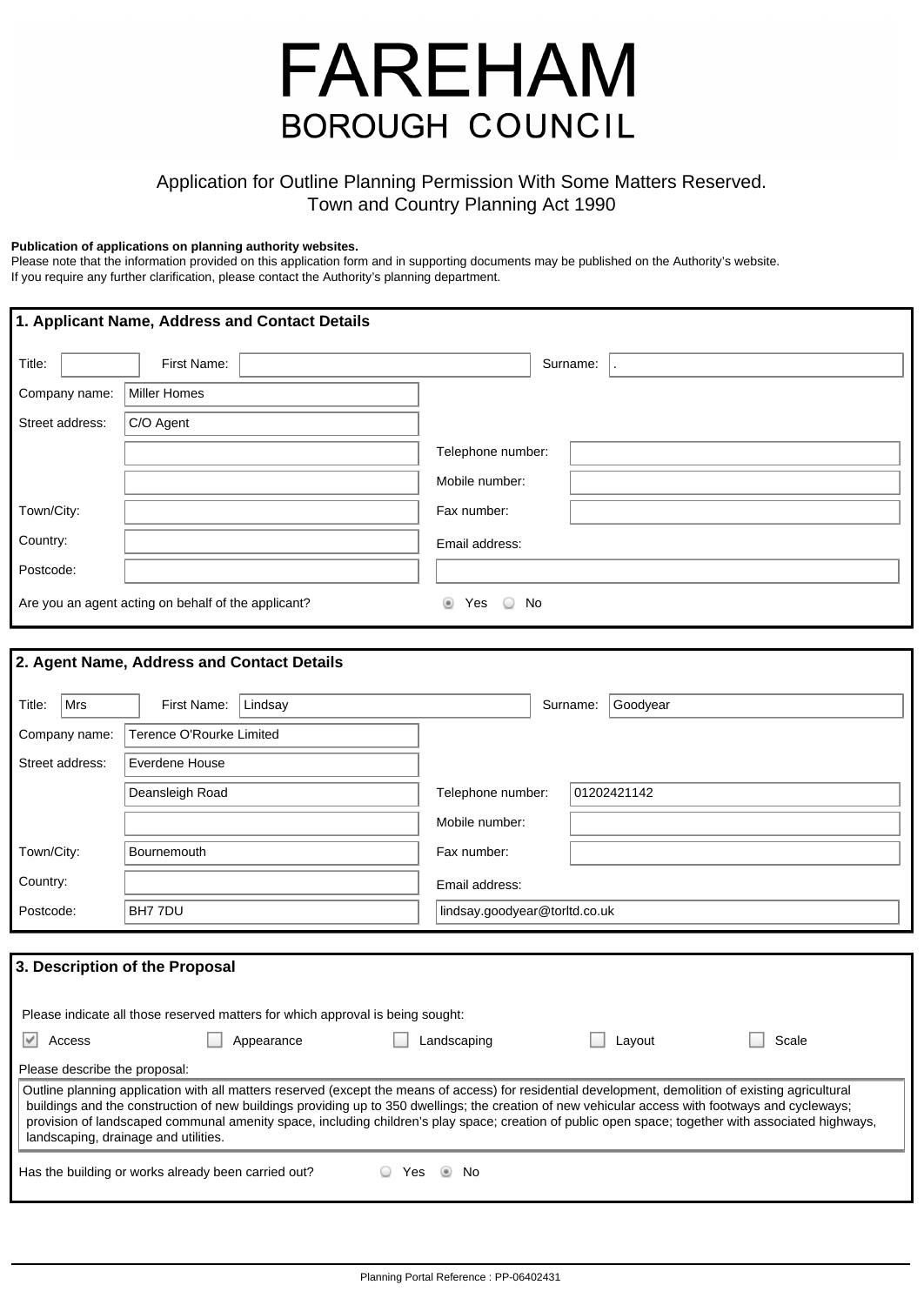|  |  | 4. Site Address Details |  |  |
|--|--|-------------------------|--|--|
|--|--|-------------------------|--|--|

|                           | Full postal address of the site (including full postcode where available)                    | Description:                                  |
|---------------------------|----------------------------------------------------------------------------------------------|-----------------------------------------------|
| House:                    | Suffix:                                                                                      | Land to the east of Downend Road, Portchester |
| House name:               |                                                                                              |                                               |
| Street address:           |                                                                                              |                                               |
|                           |                                                                                              |                                               |
|                           |                                                                                              |                                               |
| Town/City:                |                                                                                              |                                               |
| Postcode:                 |                                                                                              |                                               |
|                           | Description of location or a grid reference<br>(must be completed if postcode is not known): |                                               |
| Easting:                  | 459881                                                                                       |                                               |
| Northing:                 | 106317                                                                                       |                                               |
|                           |                                                                                              |                                               |
| 5. Pre-application Advice |                                                                                              |                                               |

| If Yes, please complete the following information about the advice you were given (this will help the authority to deal with this application more efficiently): |               |             |         |          |        |  |  |  |  |
|------------------------------------------------------------------------------------------------------------------------------------------------------------------|---------------|-------------|---------|----------|--------|--|--|--|--|
|                                                                                                                                                                  | Officer name: |             |         |          |        |  |  |  |  |
| Title:   Mr                                                                                                                                                      |               | First name: | Richard | Surname: | Wright |  |  |  |  |
| Reference:                                                                                                                                                       |               |             |         |          |        |  |  |  |  |

Has assistance or prior advice been sought from the local authority about this application? No No

| ngiaighe.                       |                                                 |                                      |  |  |  |  |  |  |  |  |
|---------------------------------|-------------------------------------------------|--------------------------------------|--|--|--|--|--|--|--|--|
| Date (DD/MM/YYYY):   01/10/2016 |                                                 | (Must be pre-application submission) |  |  |  |  |  |  |  |  |
|                                 | Details of the pre-application advice received: |                                      |  |  |  |  |  |  |  |  |
| Please see Planning Statement   |                                                 |                                      |  |  |  |  |  |  |  |  |

# **6. Pedestrian and Vehicle Access, Roads and Rights of Way**

| Is a new or altered vehicle access proposed to or from the public highway?                                                                       | ۰             | Yes No |                |     |  |  |  |  |
|--------------------------------------------------------------------------------------------------------------------------------------------------|---------------|--------|----------------|-----|--|--|--|--|
| Is a new or altered pedestrian access proposed to or from the public highway?                                                                    | $\circledast$ | Yes    | $\cup$         | No. |  |  |  |  |
| Are there any new public roads to be provided within the site?                                                                                   | $\circledast$ | Yes No |                |     |  |  |  |  |
| Are there any new public rights of way to be provided within or adjacent to the site?                                                            | ۰             | Yes    | $\circ$        | No. |  |  |  |  |
| Do the proposals require any diversions/extinguishments and/or creation of rights of way?                                                        |               | Yes    | $\circledcirc$ | No. |  |  |  |  |
| If you answered Yes to any of the above questions, please show details on your plans/drawings and state the reference of the plan(s)/drawings(s) |               |        |                |     |  |  |  |  |
| Please see accompanying Transport Assessment and drawing ITB12212-GA-014                                                                         |               |        |                |     |  |  |  |  |
|                                                                                                                                                  |               |        |                |     |  |  |  |  |

| 7. Waste Storage and Collection                                                          |          |  |
|------------------------------------------------------------------------------------------|----------|--|
| Do the plans incorporate areas to store and aid the collection of waste?                 | Yes Mo   |  |
| Have arrangements been made for the separate storage and collection of recyclable waste? | Yes @ No |  |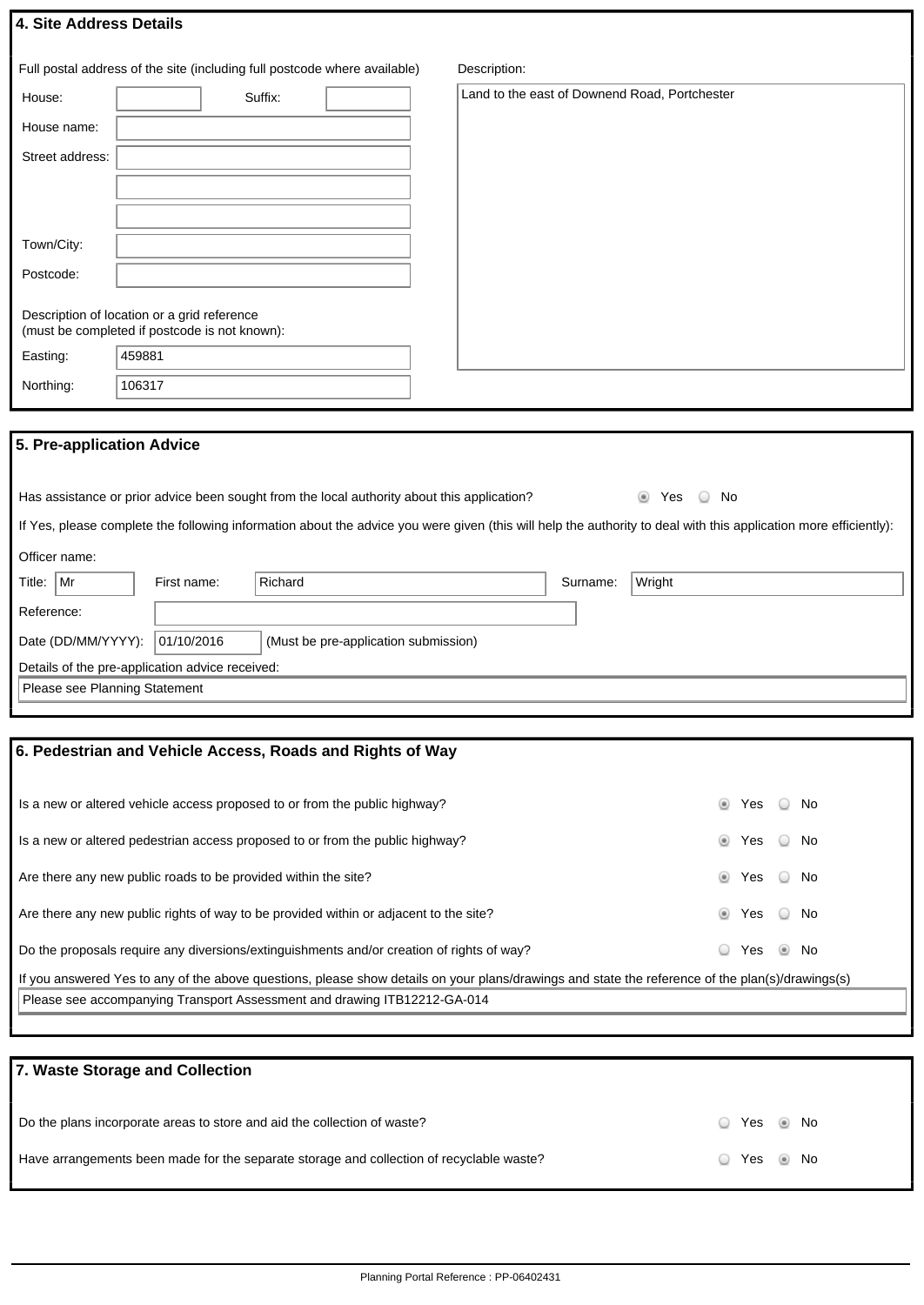#### **8. Authority Employee/Member**

With respect to the Authority, I am:

- (a) a member of staff
- (b) an elected member
- (c) related to a member of staff
- (d) related to an elected member

Do any of these statements apply to you?  $\Box$  Yes  $\Box$  No

#### **9. Materials**

Please state what materials (including type, colour and name) are to be used externally (if applicable):

#### **Boundary Treatments - description:**

Description of existing materials and finishes:

Description of proposed materials and finishes: Please see Design and Access Statement, details to be confirmed through reserve matters.

#### **Doors - description:**

Description of existing materials and finishes:

Description of proposed materials and finishes:

Please see Design and Access Statement, details to be confirmed through reserve matters.

#### **Lighting - description:**

Description of existing materials and finishes:

Description of proposed materials and finishes:

Please see Design and Access Statement, details to be confirmed through reserve matters.

#### **Roof - description:**

Description of existing materials and finishes:

Description of proposed materials and finishes:

Please see Design and Access Statement, details to be confirmed through reserve matters.

#### **Vehicle Access - description:**

Description of existing materials and finishes:

Description of proposed materials and finishes:

Please see Design and Access Statement, details to be confirmed through reserve matters.

#### **Walls - description:**

Description of existing materials and finishes:

Description of proposed materials and finishes:

Please see Design and Access Statement, details to be confirmed through reserve matters.

#### **Windows - description:**

Description of existing materials and finishes:

Description of proposed materials and finishes:

Please see Design and Access Statement, details to be confirmed through reserve matters.

Are you supplying additional information on submitted plan(s)/drawing(s)/design and access statement?  $\bullet$  Yes  $\circ$  No

If Yes, please state references for the plan(s)/drawing(s)/design and access statement:

Please see the Design and Access Statement

# **10. Vehicle Parking**

No Vehicle Parking details were submitted for this application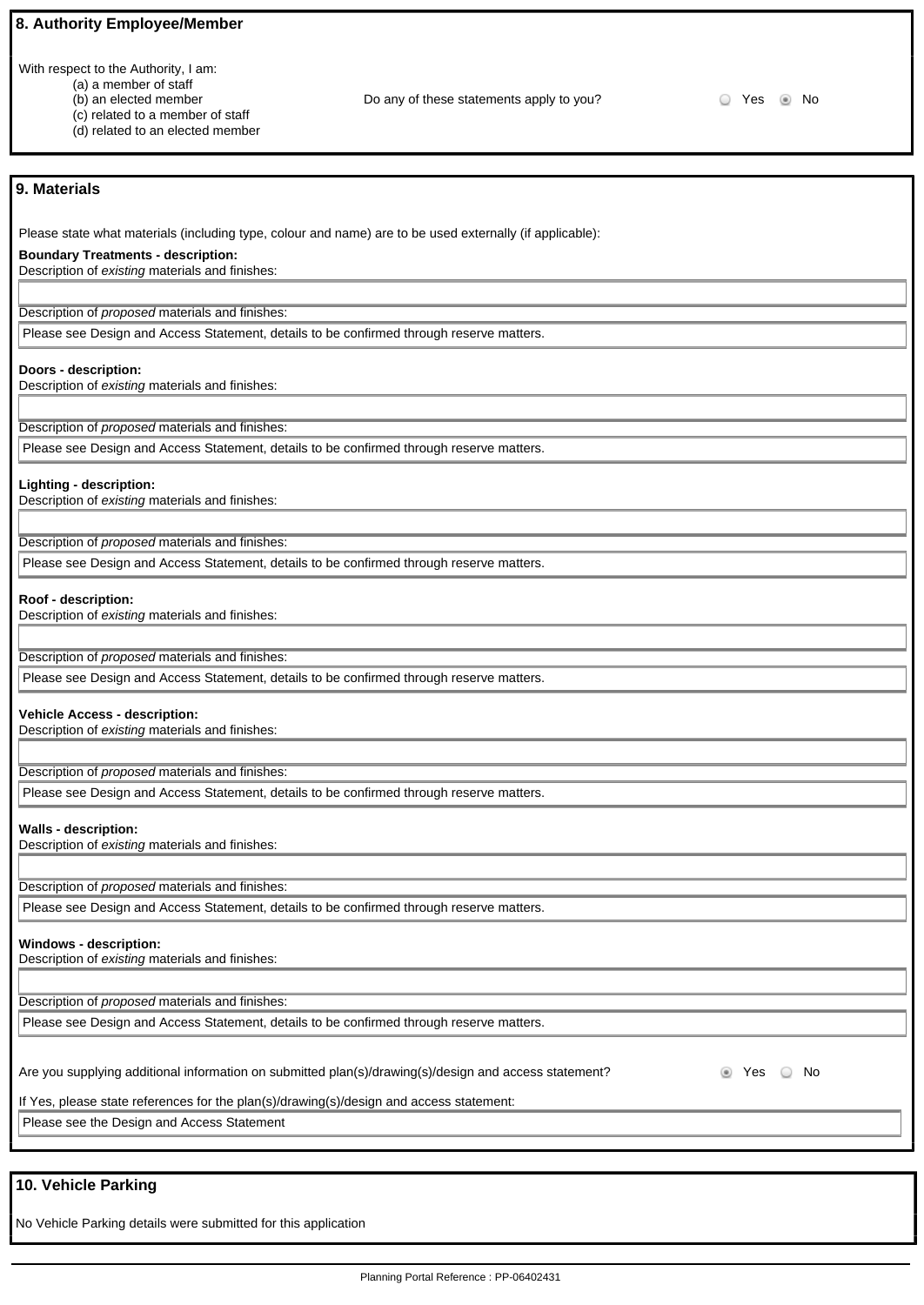| 11. Foul Sewage                                                                                                                                                                                                                                             |  |          |                             |  |     |    |   |           |  |     |  |    |  |
|-------------------------------------------------------------------------------------------------------------------------------------------------------------------------------------------------------------------------------------------------------------|--|----------|-----------------------------|--|-----|----|---|-----------|--|-----|--|----|--|
|                                                                                                                                                                                                                                                             |  |          |                             |  |     |    |   |           |  |     |  |    |  |
| Please state how foul sewage is to be disposed of:                                                                                                                                                                                                          |  |          |                             |  |     |    |   |           |  |     |  |    |  |
|                                                                                                                                                                                                                                                             |  |          |                             |  |     |    |   |           |  |     |  |    |  |
| Mains sewer<br>M<br>Package treatment plant<br><b>Unknown</b>                                                                                                                                                                                               |  |          |                             |  |     |    |   |           |  |     |  |    |  |
| Septic tank                                                                                                                                                                                                                                                 |  | Cess pit |                             |  |     |    |   | Other     |  |     |  |    |  |
| Are you proposing to connect to the existing drainage system?                                                                                                                                                                                               |  |          |                             |  | Yes | No |   | Unknown   |  |     |  |    |  |
| If Yes, please include the details of the existing system on the application drawings and state references for the plan(s)/drawing(s):                                                                                                                      |  |          |                             |  |     |    |   |           |  |     |  |    |  |
| Please see Flood Risk Assessment incorporating surface water and foul drainage strategy                                                                                                                                                                     |  |          |                             |  |     |    |   |           |  |     |  |    |  |
|                                                                                                                                                                                                                                                             |  |          |                             |  |     |    |   |           |  |     |  |    |  |
| 12. Assessment of Flood Risk                                                                                                                                                                                                                                |  |          |                             |  |     |    |   |           |  |     |  |    |  |
|                                                                                                                                                                                                                                                             |  |          |                             |  |     |    |   |           |  |     |  |    |  |
| Is the site within an area at risk of flooding? (Refer to the Environment Agency's Flood Map showing<br>flood zones 2 and 3 and consult Environment Agency standing advice and your local planning authority<br>requirements for information as necessary.) |  |          |                             |  |     |    |   |           |  | Yes |  | No |  |
| If Yes, you will need to submit an appropriate flood risk assessment to consider the risk to the proposed site.                                                                                                                                             |  |          |                             |  |     |    |   |           |  |     |  |    |  |
| Is your proposal within 20 metres of a watercourse (e.g. river, stream or beck)?                                                                                                                                                                            |  |          |                             |  |     |    |   |           |  | Yes |  | No |  |
| Will the proposal increase the flood risk elsewhere?                                                                                                                                                                                                        |  |          |                             |  |     |    |   |           |  | Yes |  | No |  |
| How will surface water be disposed of?                                                                                                                                                                                                                      |  |          |                             |  |     |    |   |           |  |     |  |    |  |
| Sustainable drainage system                                                                                                                                                                                                                                 |  |          | Main sewer                  |  |     |    | v | Pond/lake |  |     |  |    |  |
| Soakaway<br>⊭                                                                                                                                                                                                                                               |  |          | <b>Existing watercourse</b> |  |     |    |   |           |  |     |  |    |  |
|                                                                                                                                                                                                                                                             |  |          |                             |  |     |    |   |           |  |     |  |    |  |
|                                                                                                                                                                                                                                                             |  |          |                             |  |     |    |   |           |  |     |  |    |  |
| 13. Biodiversity and Geological Conservation                                                                                                                                                                                                                |  |          |                             |  |     |    |   |           |  |     |  |    |  |

To assist in answering the following questions refer to the guidance notes for further information on when there is a reasonable likelihood that any important biodiversity or geological conservation features may be present or nearby and whether they are likely to be affected by your proposals.

Having referred to the guidance notes, is there a reasonable likelihood of the following being affected adversely or conserved and enhanced within the application site, OR on land adjacent to or near the application site:

a) Protected and priority species

| Yes, on the development site                                           |  | Yes, on land adjacent to or near the proposed development |  | No |  |  |  |  |  |  |
|------------------------------------------------------------------------|--|-----------------------------------------------------------|--|----|--|--|--|--|--|--|
| b) Designated sites, important habitats or other biodiversity features |  |                                                           |  |    |  |  |  |  |  |  |
| Yes, on the development site                                           |  | Yes, on land adjacent to or near the proposed development |  | No |  |  |  |  |  |  |
| c) Features of geological conservation importance                      |  |                                                           |  |    |  |  |  |  |  |  |
| Yes, on the development site                                           |  | Yes, on land adjacent to or near the proposed development |  | No |  |  |  |  |  |  |

| 14. Existing Use                                                                                                                                  |        |        |                |     |
|---------------------------------------------------------------------------------------------------------------------------------------------------|--------|--------|----------------|-----|
| Please describe the current use of the site:                                                                                                      |        |        |                |     |
| Agricultural fields, paddocks and associated buildings.                                                                                           |        |        |                |     |
| Is the site currently vacant?                                                                                                                     | □      | Yes No |                |     |
| Does the proposal involve any of the following?<br>If yes, you will need to submit an appropriate contamination assessment with your application. |        |        |                |     |
| Land which is known to be contaminated?                                                                                                           | $\Box$ | Yes    | $\circledcirc$ | No. |
| Land where contamination is suspected for all or part of the site?                                                                                | ۰      | Yes    |                | No  |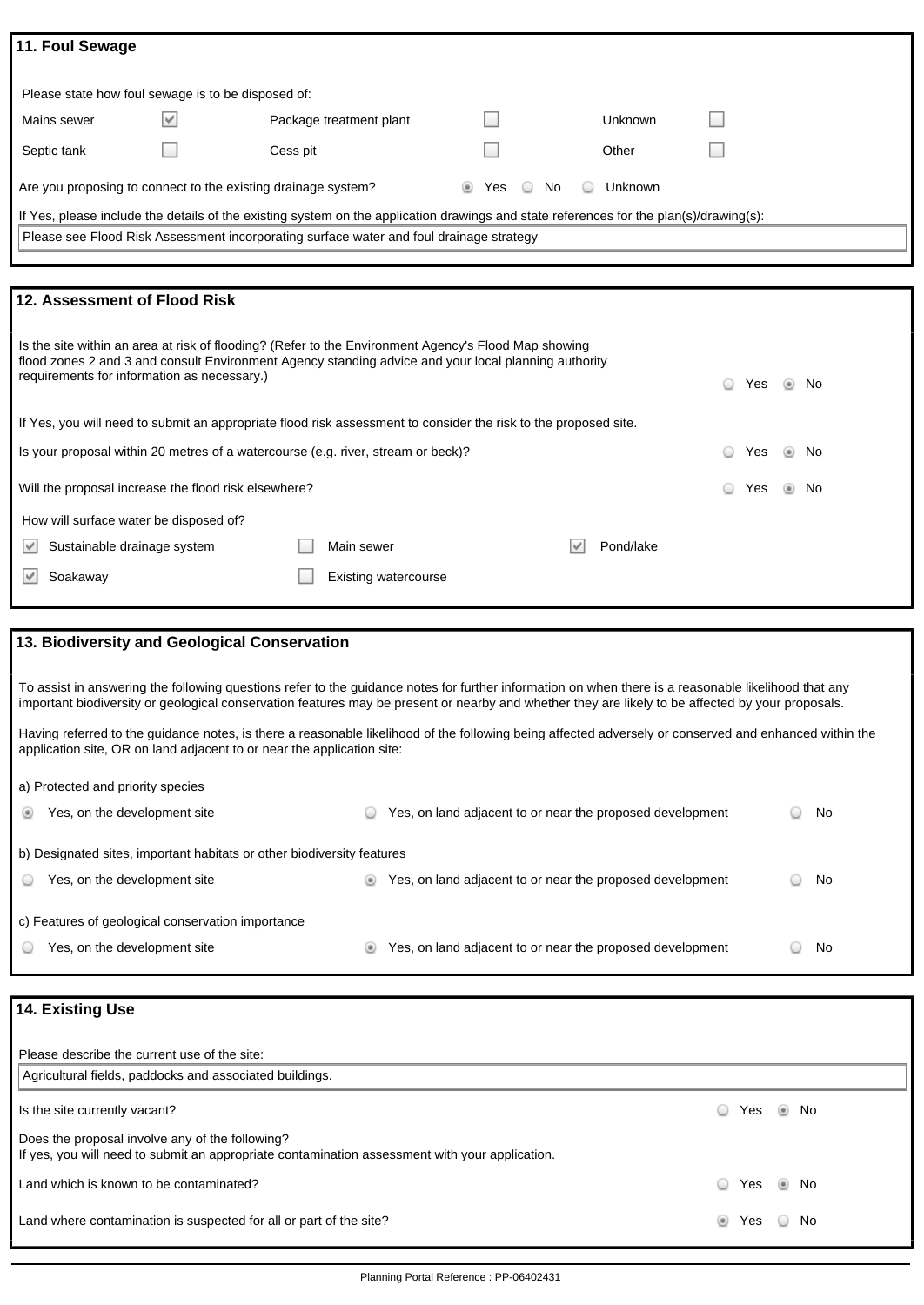# **14. Existing Use**

A proposed use that would be particularly vulnerable to the presence of contamination? No was not all the Ves No

#### **15. Trees and Hedges**

Are there trees or hedges on the proposed development site? And the state of the state of the State of No No No And/or: Are there trees or hedges on land adjacent to the proposed development site that could influence the Androi. Are there trees or heages on land adjacent to the proposed development site that codid imidence the street of the Street No. No development or might be important as part of the local landscape character?

If Yes to either or both of the above, you may need to provide a full Tree Survey, at the discretion of your local planning authority. If a Tree Survey is required, this and the accompanying plan should be submitted alongside your application. Your local planning authority should make clear on its website what the survey should contain, in accordance with the current 'BS5837: Trees in relation to design, demolition and construction - Recommendations'.

#### **16. Trade Effluent**

Does the proposal involve the need to dispose of trade effluents or waste? No COMP No Ves COMP No

#### **17. Residential Units**

Does your proposal include the gain or loss of residential units?<br>
Note that the gain of loss of residential units?

| <b>Market Housing - Proposed</b> |          |          |                    |          |         |  |  |
|----------------------------------|----------|----------|--------------------|----------|---------|--|--|
|                                  |          |          | Number of bedrooms |          |         |  |  |
|                                  | 1        | 2        | 3                  | $4+$     | Unknown |  |  |
| Bedsits/Studios                  |          |          |                    |          |         |  |  |
| <b>Cluster Flats</b>             |          |          |                    |          |         |  |  |
| <b>Flats/Maisonettes</b>         |          |          |                    |          |         |  |  |
| Houses                           | $\Omega$ | $\Omega$ | $\Omega$           | $\Omega$ | 350     |  |  |
| Live-Work Units                  |          |          |                    |          |         |  |  |
| <b>Sheltered Housing</b>         |          |          |                    |          |         |  |  |
| Unknown                          |          |          |                    |          |         |  |  |
|                                  |          |          |                    |          |         |  |  |

Proposed Market Housing Total **350** 

| <b>Social Rented Housing - Proposed</b> |   |                |                    |      |         |  |  |
|-----------------------------------------|---|----------------|--------------------|------|---------|--|--|
|                                         |   |                | Number of bedrooms |      |         |  |  |
|                                         | 1 | $\overline{2}$ | 3                  | $4+$ | Unknown |  |  |
| Bedsits/Studios                         |   |                |                    |      |         |  |  |
| <b>Cluster Flats</b>                    |   |                |                    |      |         |  |  |
| <b>Flats/Maisonettes</b>                |   |                |                    |      |         |  |  |
| Houses                                  |   |                |                    |      |         |  |  |
| Live-Work Units                         |   |                |                    |      |         |  |  |
| Sheltered Housing                       |   |                |                    |      |         |  |  |
| Unknown                                 |   |                |                    |      |         |  |  |

Proposed Social Housing Total

| Intermediate Housing - Proposed |  |   |                    |      |         |  |  |
|---------------------------------|--|---|--------------------|------|---------|--|--|
|                                 |  |   | Number of bedrooms |      |         |  |  |
|                                 |  | 2 | 3                  | $4+$ | Unknown |  |  |
| Bedsits/Studios                 |  |   |                    |      |         |  |  |
| <b>Cluster Flats</b>            |  |   |                    |      |         |  |  |
| <b>Flats/Maisonettes</b>        |  |   |                    |      |         |  |  |
| <b>Houses</b>                   |  |   |                    |      |         |  |  |
| Live-Work Units                 |  |   |                    |      |         |  |  |

| <b>Market Housing - Existing</b> |   |   |                    |      |         |
|----------------------------------|---|---|--------------------|------|---------|
|                                  |   |   | Number of bedrooms |      |         |
|                                  | 1 | 2 | 3                  | $4+$ | Unknown |
| Bedsits/Studios                  |   |   |                    |      |         |
| <b>Cluster Flats</b>             |   |   |                    |      |         |
| <b>Flats/Maisonettes</b>         |   |   |                    |      |         |
| Houses                           |   |   |                    |      |         |
| Live-Work Units                  |   |   |                    |      |         |
| <b>Sheltered Housing</b>         |   |   |                    |      |         |
| <b>Unknown</b>                   |   |   |                    |      |         |

Existing Market Housing Total

| <b>Social Rented Housing - Existing</b> |   |   |                    |      |         |  |  |
|-----------------------------------------|---|---|--------------------|------|---------|--|--|
|                                         |   |   | Number of bedrooms |      |         |  |  |
|                                         | 1 | 2 | 3                  | $4+$ | Unknown |  |  |
| Bedsits/Studios                         |   |   |                    |      |         |  |  |
| <b>Cluster Flats</b>                    |   |   |                    |      |         |  |  |
| <b>Flats/Maisonettes</b>                |   |   |                    |      |         |  |  |
| Houses                                  |   |   |                    |      |         |  |  |
| Live-Work Units                         |   |   |                    |      |         |  |  |
| <b>Sheltered Housing</b>                |   |   |                    |      |         |  |  |
| Unknown                                 |   |   |                    |      |         |  |  |
|                                         |   |   |                    |      |         |  |  |

Existing Social Housing Total

| <b>Intermediate Housing - Existing</b> |  |                    |   |      |         |  |  |  |
|----------------------------------------|--|--------------------|---|------|---------|--|--|--|
|                                        |  | Number of bedrooms |   |      |         |  |  |  |
|                                        |  | 2                  | 3 | $4+$ | Unknown |  |  |  |
| Bedsits/Studios                        |  |                    |   |      |         |  |  |  |
| <b>Cluster Flats</b>                   |  |                    |   |      |         |  |  |  |
| <b>Flats/Maisonettes</b>               |  |                    |   |      |         |  |  |  |
| Houses                                 |  |                    |   |      |         |  |  |  |
| Live-Work Units                        |  |                    |   |      |         |  |  |  |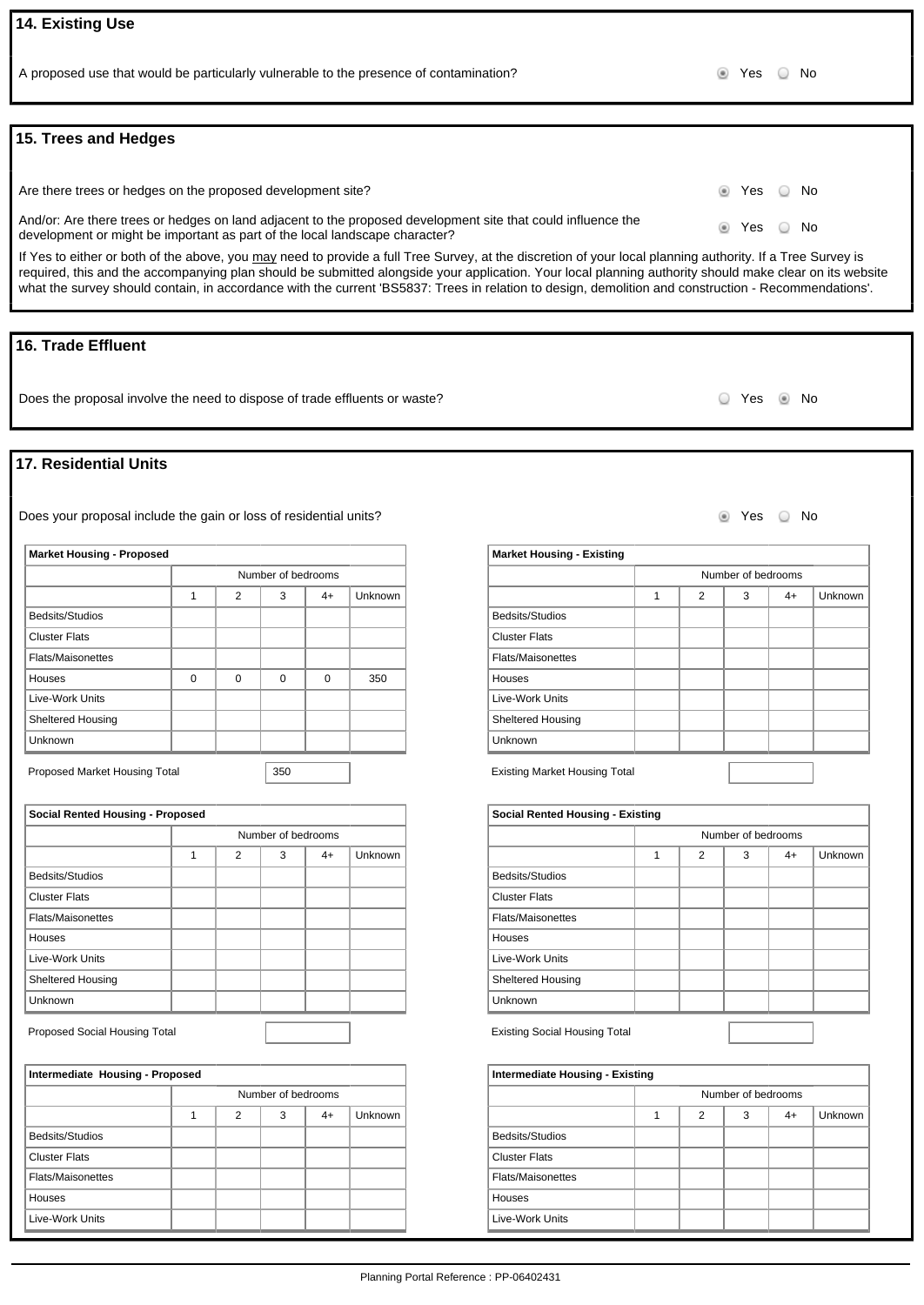### **17. Residential Units**

| Intermediate Housing - Proposed |                    |   |   |    |         |  |  |
|---------------------------------|--------------------|---|---|----|---------|--|--|
|                                 | Number of bedrooms |   |   |    |         |  |  |
|                                 |                    | 2 | 3 | 4+ | Unknown |  |  |
| <b>Sheltered Housing</b>        |                    |   |   |    |         |  |  |
| Unknown                         |                    |   |   |    |         |  |  |

Proposed Intermediate Housing Total

| Key Worker Housing - Proposed          |   |     |                    |      |         |
|----------------------------------------|---|-----|--------------------|------|---------|
|                                        |   |     | Number of bedrooms |      |         |
|                                        | 1 | 2   | 3                  | $4+$ | Unknown |
| Bedsits/Studios                        |   |     |                    |      |         |
| <b>Cluster Flats</b>                   |   |     |                    |      |         |
| <b>Flats/Maisonettes</b>               |   |     |                    |      |         |
| Houses                                 |   |     |                    |      |         |
| Live-Work Units                        |   |     |                    |      |         |
| <b>Sheltered Housing</b>               |   |     |                    |      |         |
| Unknown                                |   |     |                    |      |         |
| Proposed Key Worker Housing Total      |   |     |                    |      |         |
| <b>Overall Residential Unit Totals</b> |   |     |                    |      |         |
| Total proposed residential units       |   | 350 |                    |      |         |
| Total existing residential units       |   |     |                    |      |         |

| Intermediate Housing - Existing |                    |  |   |    |                |  |
|---------------------------------|--------------------|--|---|----|----------------|--|
|                                 | Number of bedrooms |  |   |    |                |  |
|                                 |                    |  | 3 | 4+ | <b>Unknown</b> |  |
| Sheltered Housing               |                    |  |   |    |                |  |
| Unknown                         |                    |  |   |    |                |  |
|                                 |                    |  |   |    |                |  |

Existing Intermediate Housing Total

| Key Worker Housing - Existing |   |                |                    |      |         |  |  |
|-------------------------------|---|----------------|--------------------|------|---------|--|--|
|                               |   |                | Number of bedrooms |      |         |  |  |
|                               | 1 | $\overline{2}$ | 3                  | $4+$ | Unknown |  |  |
| Bedsits/Studios               |   |                |                    |      |         |  |  |
| <b>Cluster Flats</b>          |   |                |                    |      |         |  |  |
| <b>Flats/Maisonettes</b>      |   |                |                    |      |         |  |  |
| Houses                        |   |                |                    |      |         |  |  |
| Live-Work Units               |   |                |                    |      |         |  |  |
| <b>Sheltered Housing</b>      |   |                |                    |      |         |  |  |
| Unknown                       |   |                |                    |      |         |  |  |
|                               |   |                |                    |      |         |  |  |

Existing Key Worker Housing Total

# **18. All Types of Development: Non-residential Floorspace**

Does your proposal involve the loss, gain or change of use of non-residential floorspace? We was not work of No

| Use Class/type of use | Existing gross<br>internal<br>floorspace<br>(square metres) | Gross internal<br>floorspace to be<br>lost by change of<br>use or demolition<br>(square metres) | Total gross new<br>internal floorspace<br>proposed (including<br>changes of use)<br>(square metres) | Net additional<br>gross internal<br>floorspace following<br>development<br>(square metres) |
|-----------------------|-------------------------------------------------------------|-------------------------------------------------------------------------------------------------|-----------------------------------------------------------------------------------------------------|--------------------------------------------------------------------------------------------|
| Other                 | 2.259.7                                                     | 2,259.7                                                                                         |                                                                                                     | $-2.259.7$                                                                                 |
| Total                 | 2.259.7                                                     | 2,259.7                                                                                         |                                                                                                     | $-2,259.7$                                                                                 |
|                       |                                                             |                                                                                                 |                                                                                                     |                                                                                            |

For hotels, residential institutions and hostels, please additionally indicate the loss or gain of rooms:

| Use Class/types of use | Existing rooms to be lost by<br>$\int$ change of use or demolition $\int$ (including changes of use) | Total rooms proposed | Net additional rooms |
|------------------------|------------------------------------------------------------------------------------------------------|----------------------|----------------------|
|------------------------|------------------------------------------------------------------------------------------------------|----------------------|----------------------|

## **19. Employment**

No Employment details were submitted for this application

# **20. Hours of Opening**

No Hours of Opening details were submitted for this application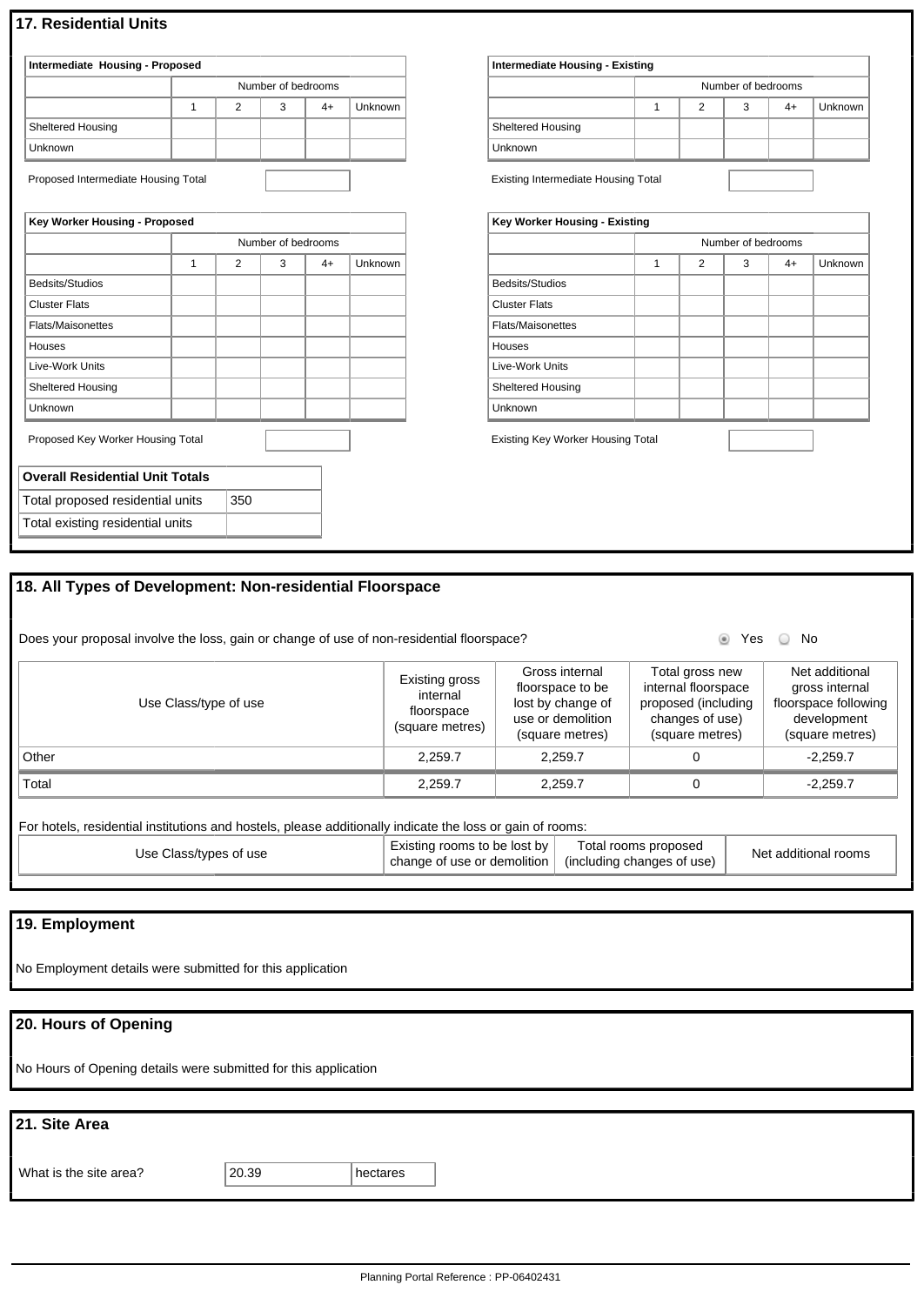|                     | 22. Industrial or Commercial Processes and Machinery                                                                                                                                                                                                                                                                                          |                     |          |
|---------------------|-----------------------------------------------------------------------------------------------------------------------------------------------------------------------------------------------------------------------------------------------------------------------------------------------------------------------------------------------|---------------------|----------|
|                     | Please describe the activities and processes which would be carried out on the site and the end products including plant, ventilation or air conditioning.                                                                                                                                                                                    |                     |          |
| N/A                 | Please include the type of machinery which may be installed on site:                                                                                                                                                                                                                                                                          |                     |          |
|                     |                                                                                                                                                                                                                                                                                                                                               |                     |          |
|                     | Is the proposal for a waste management development?<br>◯ Yes<br>l No                                                                                                                                                                                                                                                                          |                     |          |
|                     | If this is a landfill application you will need to provide further information before your application can be determined. Your waste planning authority should<br>make clear what information it requires on its website.                                                                                                                     |                     |          |
|                     | 23. Hazardous Substances                                                                                                                                                                                                                                                                                                                      |                     |          |
|                     |                                                                                                                                                                                                                                                                                                                                               |                     |          |
|                     | Is any hazardous waste involved in the proposal?<br>$\circledast$<br>Yes<br>. No                                                                                                                                                                                                                                                              |                     |          |
| A. Toxic substances |                                                                                                                                                                                                                                                                                                                                               | Amount held on site |          |
|                     |                                                                                                                                                                                                                                                                                                                                               |                     | Tonne(s) |
|                     |                                                                                                                                                                                                                                                                                                                                               |                     |          |
|                     | B. Highly reactive/explosive substances                                                                                                                                                                                                                                                                                                       | Amount held on site | Tonne(s) |
|                     |                                                                                                                                                                                                                                                                                                                                               |                     |          |
|                     | C. Flammable substances (unless specifically named in parts A and B)                                                                                                                                                                                                                                                                          | Amount held on site |          |
|                     |                                                                                                                                                                                                                                                                                                                                               |                     | Tonne(s) |
|                     |                                                                                                                                                                                                                                                                                                                                               |                     |          |
| 24. Site Visit      |                                                                                                                                                                                                                                                                                                                                               |                     |          |
|                     |                                                                                                                                                                                                                                                                                                                                               |                     |          |
|                     | Can the site be seen from a public road, public footpath, bridleway or other public land?<br>○ No<br>ties Yes                                                                                                                                                                                                                                 |                     |          |
|                     | If the planning authority needs to make an appointment to carry out a site visit, whom should they contact? (Please select only one)                                                                                                                                                                                                          |                     |          |
| The agent<br>అ      | $\circ$ The applicant<br>Other person<br>$\cup$                                                                                                                                                                                                                                                                                               |                     |          |
|                     |                                                                                                                                                                                                                                                                                                                                               |                     |          |
|                     | 25. Certificates (Certificate B)                                                                                                                                                                                                                                                                                                              |                     |          |
|                     | Certificate of Ownership - Certificate B                                                                                                                                                                                                                                                                                                      |                     |          |
|                     | Town and Country Planning (Development Management Procedure) (England) Order 2015 Certificate under Article 14<br>I certify/ The applicant certifies that I have/the applicant has given the requisite notice to everyone else (as listed below) who, on the day 21 days before the date of this                                              |                     |          |
|                     | application, was the owner (owner is a person with a freehold interest or leasehold interest with at least 7 years left to run) and/or agricultural tenant ("agricultural tenant" has<br>the meaning given in section 65(8) of the Town and Country Planning Act 1990) of any part of the land or building to which this application relates. |                     |          |
|                     | Owner/Agricultural Tenant                                                                                                                                                                                                                                                                                                                     | Date notice served  |          |
| Name:               | David G Kneller                                                                                                                                                                                                                                                                                                                               |                     |          |
| Number:             | $\overline{7}$<br>Suffix:<br>House name:                                                                                                                                                                                                                                                                                                      |                     |          |
| Street:             | Oriel Drive                                                                                                                                                                                                                                                                                                                                   |                     |          |
| Locality:           | <b>Titchfield Common</b>                                                                                                                                                                                                                                                                                                                      | 02/01/2018          |          |
| Town:               | Fareham                                                                                                                                                                                                                                                                                                                                       |                     |          |
| Postcode:           | <b>PO14 7RG</b>                                                                                                                                                                                                                                                                                                                               |                     |          |
| Name:               | Mr M Hamblen                                                                                                                                                                                                                                                                                                                                  |                     |          |
| Number:             | Suffix:<br><b>Cloverville Nurseries</b><br>House name:                                                                                                                                                                                                                                                                                        |                     |          |
| Street:             | <b>Biddenfield Lane</b>                                                                                                                                                                                                                                                                                                                       | 02/01/2018          |          |
| Locality:           |                                                                                                                                                                                                                                                                                                                                               |                     |          |
| Town:               | Wickham                                                                                                                                                                                                                                                                                                                                       |                     |          |
|                     |                                                                                                                                                                                                                                                                                                                                               |                     |          |